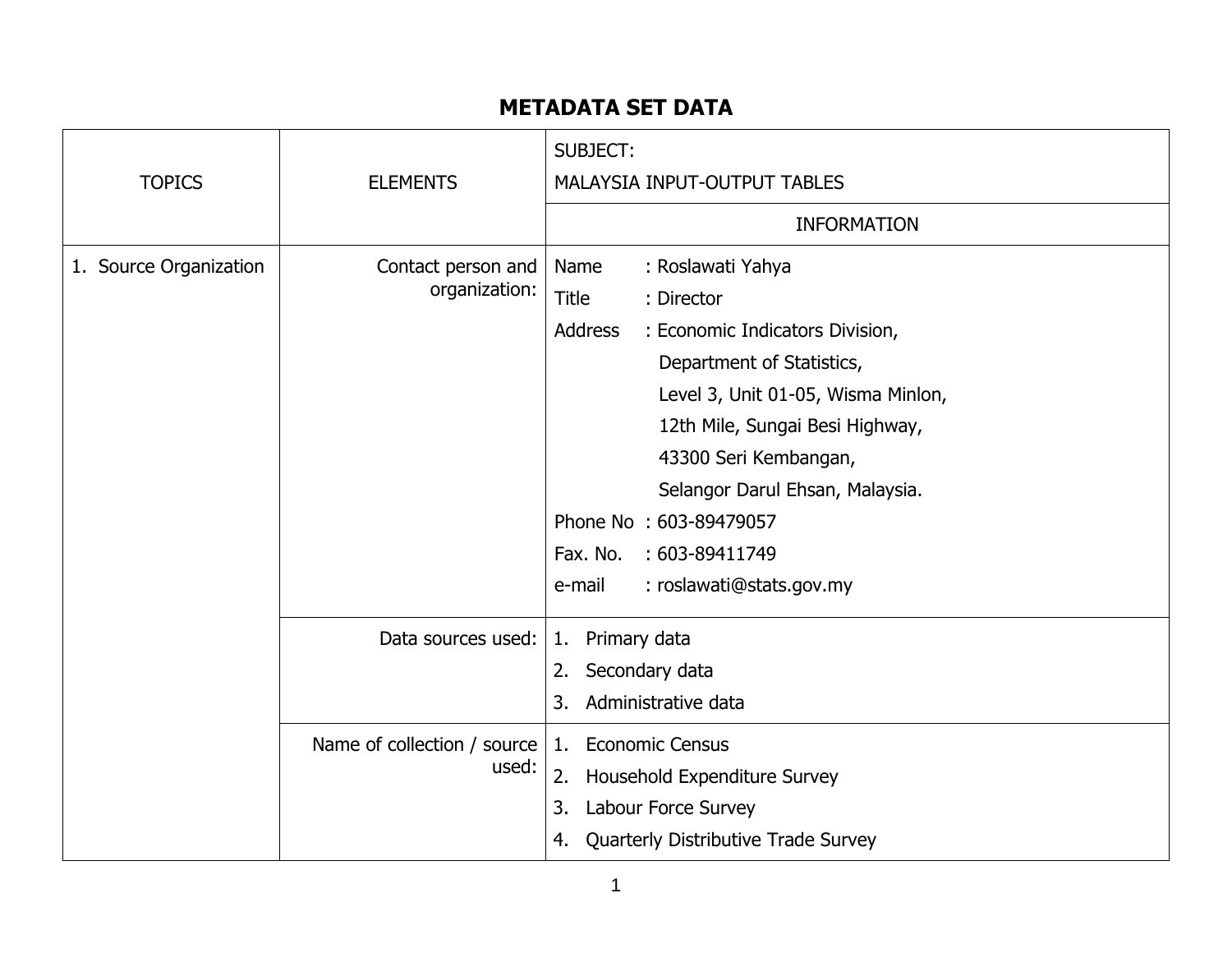|                                          |                                           | <b>Trade and Transport Margin Survey</b><br>5.                                                                                                                                                                                                         |
|------------------------------------------|-------------------------------------------|--------------------------------------------------------------------------------------------------------------------------------------------------------------------------------------------------------------------------------------------------------|
|                                          |                                           | <b>External Trade Statistics</b><br>6.                                                                                                                                                                                                                 |
|                                          |                                           | <b>Balance of Payment Statistics</b><br>7.                                                                                                                                                                                                             |
|                                          |                                           | Various government agencies' annual report<br>8.                                                                                                                                                                                                       |
|                                          | Objective of collection /<br>source used: | The Input-Output (IO) tables provide a complete and detailed<br>1.<br>account on transactions related to production and consumption of<br>goods and services between produces and consumers and its<br>interdependence among industries in the market. |
|                                          |                                           | The IO table also can be used to study the impact analysis on<br>2.<br>economic structure to the users.                                                                                                                                                |
|                                          | Type of respondent:                       | Not applicable                                                                                                                                                                                                                                         |
|                                          | Direct source:                            | Department of Statistics, Malaysia                                                                                                                                                                                                                     |
|                                          | Source periodicity:                       | Every 5 years                                                                                                                                                                                                                                          |
|                                          | Source metadata:                          | <b>Central Repository</b>                                                                                                                                                                                                                              |
|                                          | Date last input received from<br>source:  | 18 months after the reference year                                                                                                                                                                                                                     |
| 2. Data Characteristic<br>and Collection | Forms or questionnaires<br>used:          | Not applicable                                                                                                                                                                                                                                         |
|                                          | Rules for data<br>collection/entry:       | Not applicable                                                                                                                                                                                                                                         |
|                                          | Method of data capture:                   | Not applicable                                                                                                                                                                                                                                         |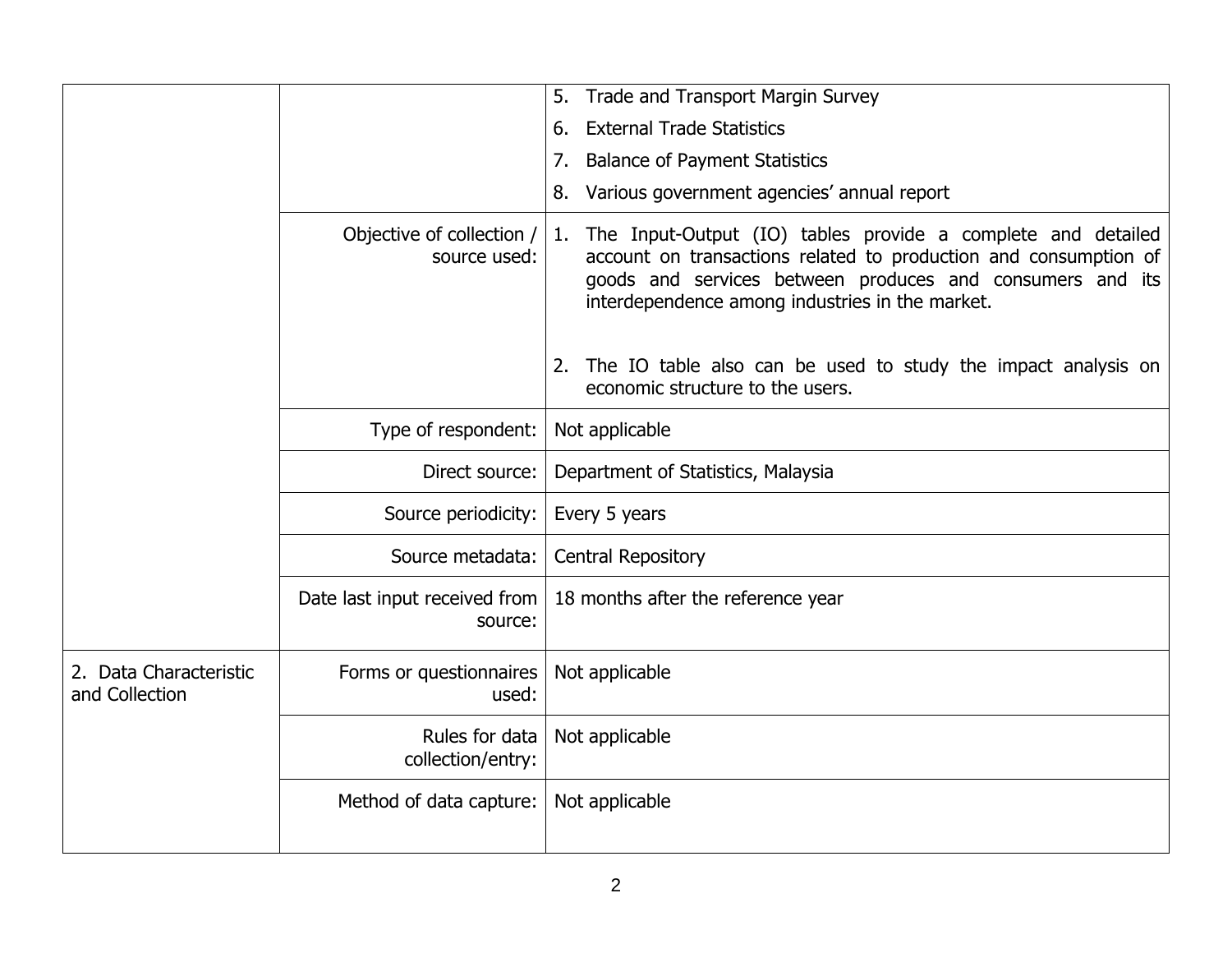|                  | List of data elements, the<br>range of their possible values,<br>and their definitions | Not applicable                      |
|------------------|----------------------------------------------------------------------------------------|-------------------------------------|
|                  | Eligibility criteria:                                                                  | Not applicable                      |
|                  | Universe definitions:                                                                  | Not applicable                      |
|                  | Periodicity:                                                                           | Every 5 years                       |
|                  | Reference period:                                                                      | Calendar year                       |
|                  | Base period:                                                                           | Not applicable                      |
|                  | Date last updated:                                                                     | July 2014 (for reference year 2010) |
|                  | Link to release calendar:                                                              | Not applicable                      |
|                  | Other data characteristics and<br>collection:                                          | Not applicable                      |
| 3. Survey Design | Methods used/Method of<br>Collection:                                                  | Not applicable                      |
|                  | Sampling frame:                                                                        | Not applicable                      |
|                  | Determination of sample size:                                                          | Not applicable                      |
|                  | Sampling unit:                                                                         | Not applicable                      |
|                  | Method of estimating<br>sampling variances:                                            | Not applicable                      |
|                  | Disposition of sample cases:                                                           | Not applicable                      |
|                  | Sampling design:                                                                       | Not applicable                      |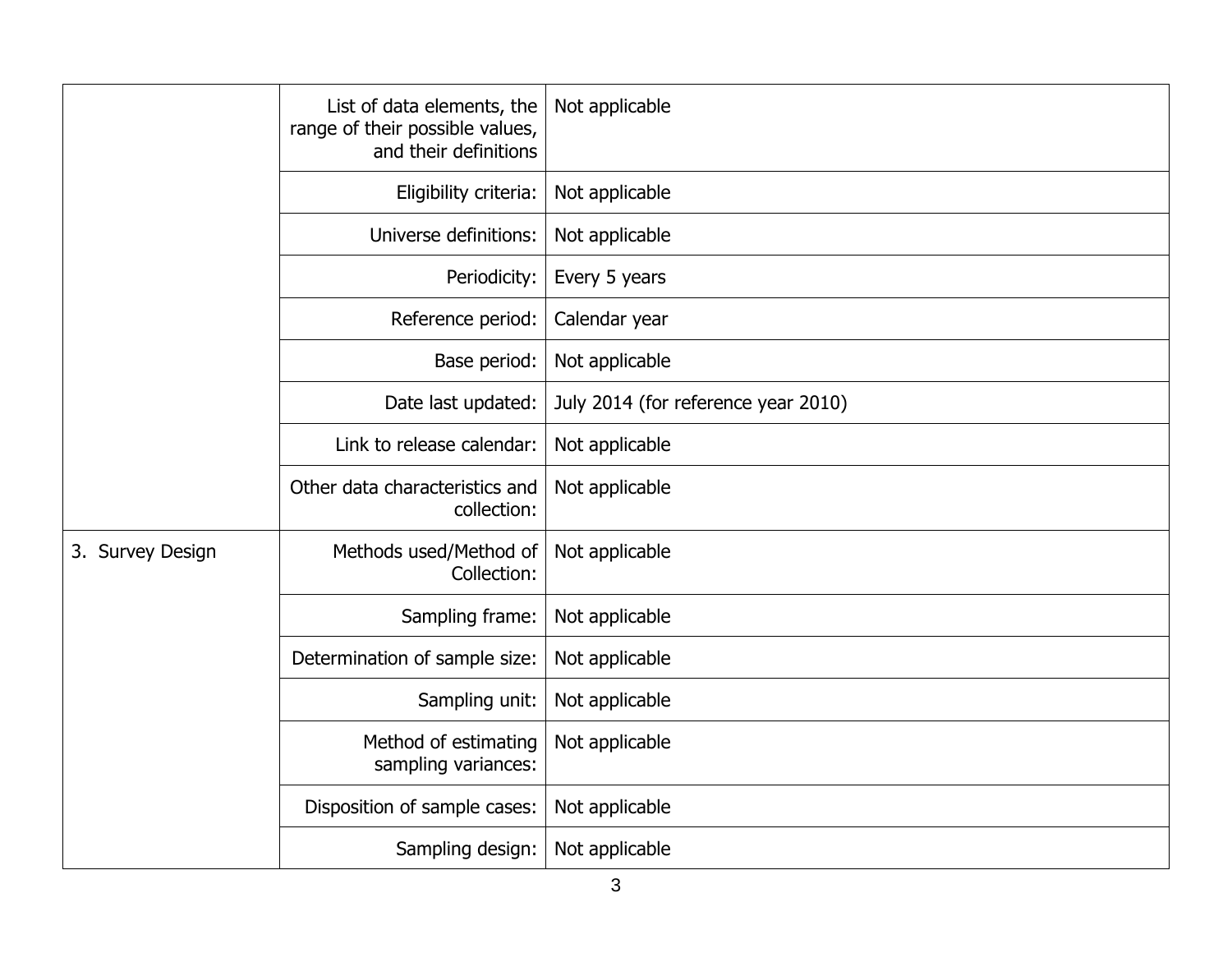| 4. Statistical Population<br>and Scope of the Data  | Statistical population:                               | Establishment, Household and Government                                                                                                                                                  |
|-----------------------------------------------------|-------------------------------------------------------|------------------------------------------------------------------------------------------------------------------------------------------------------------------------------------------|
|                                                     | Geographical coverage:                                | Malaysia                                                                                                                                                                                 |
|                                                     | Definition of geographic<br>components and hierarchy: | Not applicable                                                                                                                                                                           |
|                                                     | History of changes in<br>geographic boundaries:       | Not applicable                                                                                                                                                                           |
|                                                     | Maps:                                                 | Not applicable                                                                                                                                                                           |
|                                                     | Sector coverage:                                      | All economic sectors (all industries as stipulated in MSIC 2008 Ver. 1.0).                                                                                                               |
|                                                     | Institutional coverage:                               | Not applicable                                                                                                                                                                           |
|                                                     | Item coverage                                         | <b>Commodities and Activities.</b>                                                                                                                                                       |
|                                                     | Population coverage:                                  | Not applicable                                                                                                                                                                           |
|                                                     | Product coverage:                                     | 1. Domestic, imported and exported commodities at basic, producers'<br>and purchasers' prices.                                                                                           |
|                                                     |                                                       | 2. Commodity taxes, trade margins and transport margins.                                                                                                                                 |
|                                                     | Other coverage:                                       | Not applicable                                                                                                                                                                           |
| 5. Statistical Concepts<br>and Classifications Used | Key statistical concepts used:                        | 1. System of National Accounts (SNA) 2008<br>2. Eurostat Manual of Supply, Use and Input-Output Tables, 2008 Edition<br>3. Handbook on Input-Output Table Compilation and Analysis, 1999 |
|                                                     | Classifications used:                                 | 1. Malaysia Standard Industrial Classification (MSIC) 2008 Ver. 1.0<br>2. Malaysia Classification of Product by Activity (MCPA) 2009                                                     |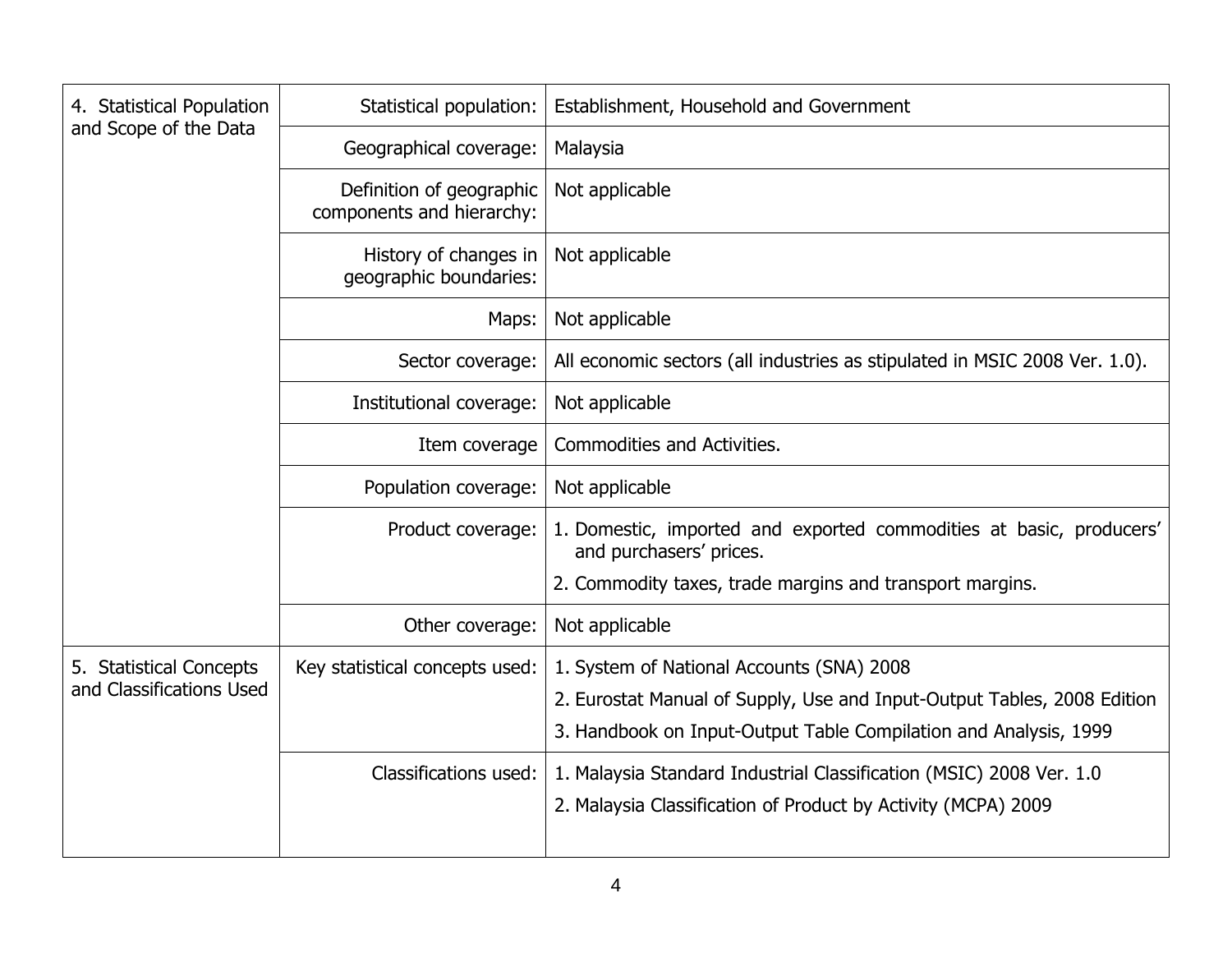| 6. Statistical<br>Computation and<br><b>Dissemination</b> | Aggregation and<br>consolidation:     | Economic sectors at national level.                                                                                                                                                                                                     |
|-----------------------------------------------------------|---------------------------------------|-----------------------------------------------------------------------------------------------------------------------------------------------------------------------------------------------------------------------------------------|
|                                                           | Estimation:                           | Not applicable                                                                                                                                                                                                                          |
|                                                           | Imputation:                           | Not applicable                                                                                                                                                                                                                          |
|                                                           | Transformations:                      | Not applicable                                                                                                                                                                                                                          |
|                                                           | Validation:                           | Not applicable                                                                                                                                                                                                                          |
|                                                           | Index type:                           | Not applicable                                                                                                                                                                                                                          |
|                                                           | Weights:                              | Not applicable                                                                                                                                                                                                                          |
|                                                           | Seasonal adjustment:                  | Not applicable                                                                                                                                                                                                                          |
|                                                           | Other computation and<br>adjustments: | Not applicable                                                                                                                                                                                                                          |
|                                                           | <b>Dissemination formats:</b>         | Printed and digital                                                                                                                                                                                                                     |
| 7. Other Aspects                                          | Recommended uses and<br>limitations:  | 1. The Input-Output (IO) tables are the result of the systematic data<br>collection, evaluation and compilation of vast statistical information<br>regarding production and consumption covering the wide range of<br>economic sectors. |
|                                                           |                                       | 2. The IO tables benefited on explaining the impact analysis of<br>economic structure especially to study the impact analysis of output,<br>value added, import as well as economic linkages.                                           |
|                                                           | Statistical precision:                | Not applicable                                                                                                                                                                                                                          |
|                                                           | Non sampling errors:                  | Not applicable                                                                                                                                                                                                                          |
|                                                           | History:                              | 1. First set of Input-Output tables compiled by DOSM for Peninsular                                                                                                                                                                     |